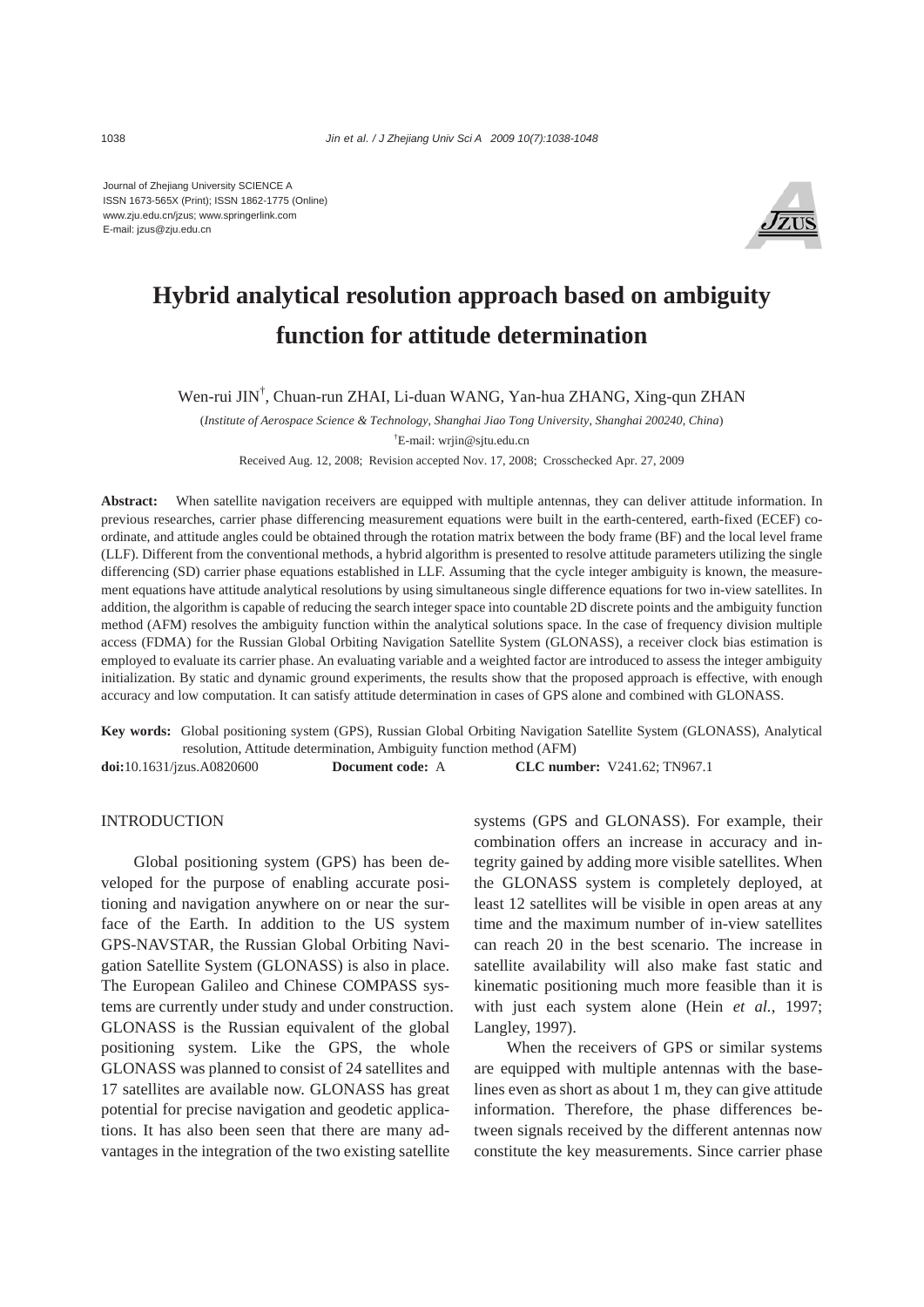difference measurements are ambiguous due to the unknown number of carrier signal cycles received, the estimated attitude is in principle ambiguous as well. Therefore, the resolution of the signal cycle ambiguity becomes a necessary task before determining the attitude (Chu and van Woerkom, 1997; Caporali, 2001). However, due to the fact that the GLONASS satellites transmit their signals using different frequencies, processing the GPS/GLONASS carrier phase measurement is much more complicated than processing only GPS data. In processing the GLONASS carrier phase, one of the critical issues is that the standard double-differencing (DD) procedure cannot cancel receiver clock terms in the DD carrier phase measurement. Consequently, the unknown parameters in the measurement equations include baseline components, DD ambiguities and relative receiver clock terms. As a consequence of this, the normal matrix becomes singular (Wang *et al.*, 2001). In order to remove this singularity, a number of modeling methods have been investigated.

As one of the important on-the-fly (OTF) approaches, the ambiguity function method (AFM) uses only the fractional value of the instantaneous carrier phase measurement, so the ambiguity function values are insensitive to the whole cycle change of the carrier phase or cycle slips (Li *et al.*, 2005; Wang *et al.*, 2007). In attitude determination, a fixed-length baseline is used to constrain the ambiguity resolution in the AFM process. Juang and Huang (1997) studied the AFM application in vehicle attitude determination and explored the modified Hopfield neural network approach to find the attitude. Xu *et al*.(2002) discussed the approach to apply the AFM to dynamic attitude determination. In addition, the GPS DD measurements are used in the above AFM process.

In this study, an integrated algorithm based on attitude analytical resolution and the OTF AFM is proposed. It computes the analytical solutions of dual nonlinear coupled equations using observations and assumed integer ambiguities of two satellites. Rather than in the 2D search space, some discrete points are gained, among which the maximum value is found. A mathematical description of the proposed approach and practical strategies for data processing are presented and tested using field data sets collected on single- and double-baselines.

# GPS/GLONASS CARRIER PHASE DIFFERENC-ING MEASUREMENT

## **GPS carrier phase differencing measurement**

The carrier phase observation equation for GPS can be written as

$$
\varphi = \frac{1}{\lambda_{L1}} (\rho + \delta \rho + c \delta t_{r} - c \delta t_{s} + \delta \rho_{c} + \delta \rho_{t} - \delta \rho_{i}) - N + \varepsilon,
$$
\n(1)

where  $\varphi$  is the GPS receiver carrier phase observation; *L*1 is one of the GPS carrier waves;  $\lambda_{L1}$  is the GPS *L*1 wavelength;  $\rho$  is the range between receiver antenna and a GPS satellite; δ*ρ* is the orbital error along the line of sight (LOS) from satellite to station; *c* is the speed of light in vacuum;  $\delta t_r$  is the receiver clock offset from GPS time; δ*t*s is the satellite clock offset from GPS time;  $\delta \rho_c$  is the line bias delay caused by the physical length of the cable;  $\delta \rho_t$  is the tropospheric delay;  $\delta \rho_i$  is the ionospheric delay; *N* is the carrier phase integer ambiguity; *ε* is the error term which includes measurement noise, multipath errors, etc.

A GPS-based attitude determination system usually consists of at least two radio frequency (RF) ports. Each port receives the GPS signals from an independent antenna. One can use two or more independent GPS receivers with *L*1 carrier phase output capability to construct an attitude determination system (Juang and Huang, 1997; Jang and Kee, 2006). One benefit of using a common clock reference is that the clock error is the same for all RF signals including carrier phase measurements, and thus it can be removed by single differences. For a baseline length of a few meters and the same GPS satellite, the orbital and atmospheric errors in Eq.(1) are practically the same. So the single differencing (SD) measurements between two antennas *i*, *j* are given as follows:

$$
\Delta \varphi = \frac{1}{\lambda_{L1}} (\Delta \rho + c \Delta \delta t_{\rm r} + \Delta \delta \rho_{\rm c}) - \Delta N + \Delta \varepsilon, \quad (2)
$$

where  $\Delta$  is the SD operator. SD does not eliminate the receiver clock error  $\delta t_{r}$  or the line bias  $\delta \rho_c$ . The integer ambiguity term Δ*N* is not eliminated in the case of the single difference. The error term Δ*ε* includes multipath and receiver noise.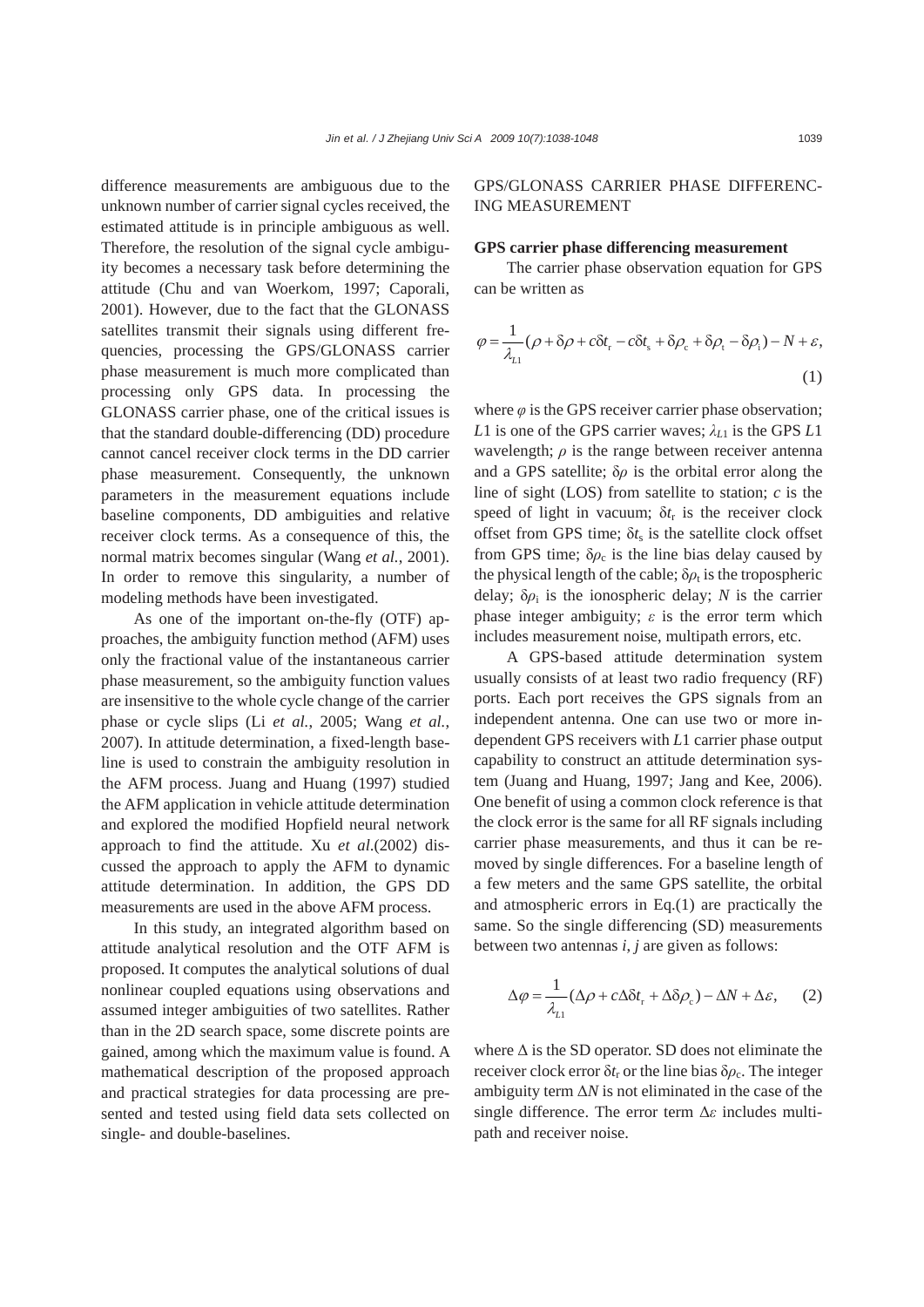# **GLONASS carrier phase differencing measurement**

GLONASS uses the frequency division multiple access (FDMA) technique to distinguish the signals from different satellites, rather than the code division multiple access (CDMA) technique used by GPS. The carrier phase observation equation for GLONASS satellite *p* can be written as

$$
\varphi^p = \frac{1}{\lambda^p} \rho^p + \frac{c}{\lambda^p} (\delta t_s^p - \delta t_r) + \frac{c}{\lambda^p} (\delta \rho^p + \delta \rho_t^p - \delta \rho_i^p) - N^p + e^p + \varepsilon,
$$
\n(3)

where the superscript *p* identifies the satellite;  $\lambda^p$  is the satellite  $p$  carrier wavelength;  $e^p$  is the hardware phase delay of the receiver. Due to the different GLONASS carrier frequencies, the value  $e^p$  of each channel is different (Leick *et al.*, 1995).

In the case of short baselines, the use of betweenreceiver carrier phase SD is proposed herein to resolve some problems. Similar to the GPS measurements, the SD procedures can considerably reduce some systematic errors existing in the GLONASS measurements, such as ionospheric delay, tropospheric delay and satellite orbit errors. For the same GLONASS satellite, the resulting SD mathematical model between the antennas *i*, *j* can be simplified as

$$
\Delta \varphi^p = \frac{1}{\lambda^p} \Delta \rho^p - \frac{c}{\lambda^p} \Delta \delta t_r - \Delta N^p + \Delta e^p + \Delta \varepsilon,\tag{4}
$$

where  $\Delta \varphi^p$  is the SD carrier phase expressed in units of cycles;  $\Delta \rho^p$  is the SD receiver-satellite range;  $\Delta \delta t_r$ is the relative receiver clock error. For satellites *p* and *q*, the DD carrier phase is further written as

$$
\nabla \Delta \varphi^{pq} = \frac{1}{\lambda^p} \Delta \rho^p - \frac{1}{\lambda^q} \Delta \rho^q - c \left( \frac{1}{\lambda^p} - \frac{1}{\lambda^q} \right) \Delta \delta t_r
$$
  
-  $\nabla \Delta N^{pq} + \nabla \Delta e^{pq} + \nabla \Delta \varepsilon.$  (5)

where  $\nabla\Delta$  denotes the DD operator.

Unlike GPS, the DD GLONASS carrier phases are sensitive to the receiver clock errors. Since the relative receiver clock term exists in Eq.(5), a receiver clock parameter has to be set up employing the baseline components and the DD ambiguities. This also means that the DD ambiguity parameters cannot be separated from the receiver clock parameter (Wang,

2000). In order to reduce the receiver clock errors in the DD carrier phase, such strategies as converting the original carrier phase into distances, the GLONASS mean frequency or the GPS *L*1 frequency have been proposed in (Xu *et al.*, 2002).

## **GLONASS receiver clock offset differencing**

Considering Eq.(4), the GLONASS satellite *p* carrier phase measurement can also be expressed in Eq.(6). For the same receiver chip, the channel delay differencing value is zero. But the cable delay still exists, and here  $\Delta e^p$  denotes cable delay.

$$
\lambda^p \Delta \varphi^p = \Delta \rho^p - c \Delta \delta t_r - \lambda^p \Delta N^p + \Delta e^p + \Delta \varepsilon. \tag{6}
$$

Eq.(6) can be rewritten as

$$
\lambda^p \Delta N^p = -\lambda^p \Delta \varphi^p + \Delta \rho^p - c \Delta \delta t_r + \Delta e^p + \Delta \varepsilon. \tag{7}
$$

When the two receivers adopt different clocks, Δδ*t*<sup>r</sup> and  $\Delta e^p$  have random shift values. If a common oscillator is used to generate time and frequency for the two receiver clocks, the term  $\Delta \delta t$ <sub>r</sub> of each receiver will have the same drift. However, this does not imply that the receiver clock offsets are identical. This is because the clock provides the two receivers with only a stream of pulses with no absolute time tag. Thus, the two initial receiver biases are different. This can also be seen by decomposing the  $\Delta \delta t_r$  into two parts, the first part being an absolute initial bias from GLONASS time and the second part being the drift over time. Driving two receivers with a common oscillator ensures only that the second part is identical, but there is no guarantee that the first part is the same for both receivers. The term  $\Delta \delta t_r$  is, therefore, a non-zero constant term (Keong, 1999).

In further investigation, the origin of this phenomenon is the front-end circuit of GPS/GLONASS receivers, since the phase lock loop (PLL) and multilevel frequency mixing are used in the RF circuit. When the frequency dividing circuit is power-on, the counter value is random, i.e., the initial phase is random although it is in synchronization with the local clock. Therefore, the term  $\Delta \delta t_r$  will not be changed any more after the receiver is power-on because the Δδ*t*r initial value relates only to the frequency divider.

The total SD residual bias can be expressed as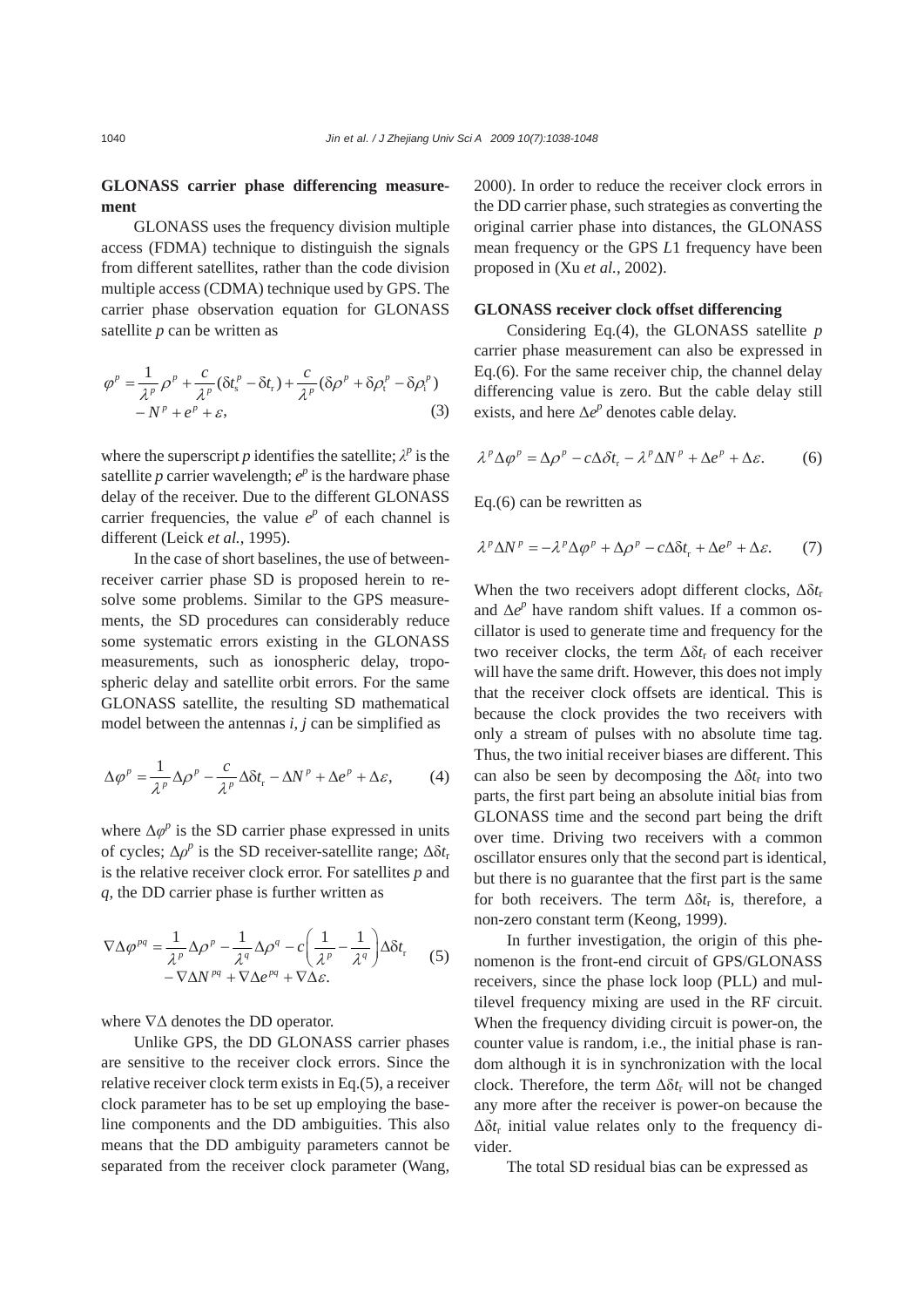$$
\Delta \tau = \Delta \delta t_{\rm r} - \frac{1}{c} \Delta e^p, \qquad (8)
$$

Δ*τ* for GPS/GLONASS is constant over time with zero-mean white noise. At the same time, Δ*τ* is largely absorbed in the integer ambiguity and finally becomes a fractional part within a cycle. Therefore, the bias can be estimated using a low pass filter:

$$
\Delta \tilde{\tau}_k = \frac{k-1}{k} \Delta \tilde{\tau}_{k-1} - \frac{1}{k} \Delta \tau_k, \tag{9}
$$

where  $\Delta \tilde{\tau}_k$  is the estimate of the residual bias and  $\Delta \tau$ is the residual bias. In the common clock system, Δ*τ* must be measured first after the receiver starts. And this procedure can be a part of an attitude determination self survey (Park and Crassidis, 2006).

# ATTITUDE ANALYTICAL RESOLUTION METHOD FOR SINGLE- AND DOUBLE-BASELINES

# **Single differencing measurement equation in a local level frame**

Generally, the relative coordinates of the receivers can be obtained in the earth-centered, earth-fixed (ECEF) frame on a real-time basis. However, the vehicle attitude parameters are built in the local level frame. Therefore, the 3D attitude parameters can be obtained through the transformation between ECEF and local level frame (LLF).

In this research, the differencing measurement equations have been built up directly in LLF. *b* is the baseline vector, and the carrier signal from satellite *i* goes through antenna A and then reaches antenna B (Fig.1). As the baseline length is several meters, both ionospheric delay and tropospheric delay are cancelled. The single-differenced carrier phase measurement, which is the projection of the baseline in the direction of LOS, can be expressed as

$$
\lambda^i \Delta p^i = \mathbf{b} \cdot \mathbf{S}^i, \tag{10}
$$

where  $\Delta p^i$  is the true carrier phase differencing between antennas A and B, and



**Fig.1 Carrier phase difference measurement model from two receiver antennas** 

$$
\Delta p^i = \Delta \varphi^i + \Delta N^i + \frac{c}{\lambda^i} \Delta \tau.
$$
 (11)

Therefore, the SD measurement equation can be written as

$$
\Delta \varphi^i = \frac{1}{\lambda^i} \boldsymbol{b} \cdot \boldsymbol{S}^i - \frac{c}{\lambda^i} \Delta \tau - \Delta N^i + \Delta \varepsilon^i.
$$
 (12)

Given the fact that  $\psi$  and  $\theta$  are the yaw and pitch angles of *b* respectively, and that  $\alpha^i$  and  $\beta^i$  are the elevation and azimuth angles of satellite *i* respectively, we have

$$
\begin{cases}\n\mathbf{b} = \|\mathbf{b}\| (\cos \theta \sin \psi \cos \theta \cos \psi \sin \theta), \\
\mathbf{S}^i = (\cos \alpha^i \sin \beta^i \cos \alpha^i \cos \beta^i \sin \alpha^i).\n\end{cases}
$$
\n(13)

The noise  $\Delta \varepsilon^i$  can be omitted. Eq.(12) can be rewritten as

$$
\Delta \varphi^i = \frac{|\mathbf{b}|}{\lambda^i} [\sin \alpha^i \sin \theta + \cos \alpha^i \cos \theta \cos(\beta^i - \psi)] - \frac{c}{\lambda^i} \Delta \tau - \Delta N^i.
$$
 (14)

Eq.(14) is a transcendental function, where  $\psi$ ,  $\theta$ and  $\Delta N^i$  are unknown and  $\Delta N^i$  is an integer theoretically (Xu *et al.*, 2002).  $\Delta \tau$  is the receiver clock offset constant and can be obtained after the system starts. In addition, observed SD subtracts the Δ*τ* term, and this process cannot affect the subsequent calculation. Herein, the equation without  $\Delta \tau$  can be obtained finally: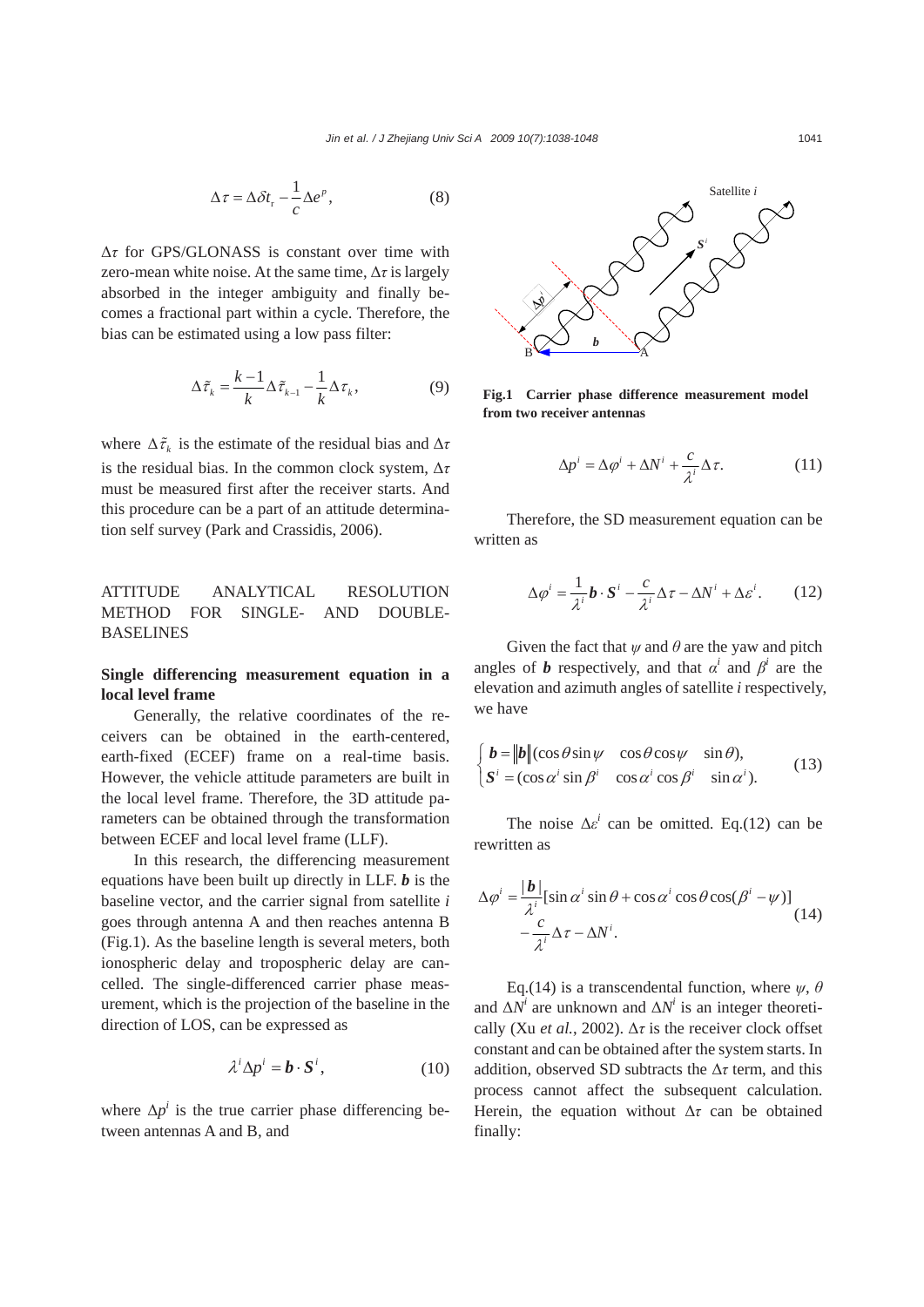$$
\Delta \varphi^i = \frac{\|\boldsymbol{b}\|}{\lambda^i} [\sin \alpha^i \sin \theta + \cos \alpha^i \cos \theta \cos(\beta^i - \psi)] - \Delta N^i.
$$
\n(15)

Similarly, the observation equations with *m* satellites can be described and have *m*+2 unknown parameters. If we keep tracking the satellites over the next epoch, integer ambiguity will remain constant. Then the real-time integer ambiguity and attitude angles that change with the movement of the carrier can be evaluated after many epochs.

In Eq.(12), for the GPS signal,  $\lambda^i = \lambda_{L1}$ ; for the GLONASS signal, there are different  $\lambda^i$  values. Then for satellites *j*, *k* and single baseline ||*b*||, the DD carrier phase measurement equation is expressed as

$$
\nabla \Delta \varphi^{jk} = \frac{1}{\lambda^j} (\boldsymbol{b} \cdot \boldsymbol{S}^j - c \Delta \tau) - \frac{1}{\lambda^k} (\boldsymbol{b} \cdot \boldsymbol{S}^k - c \Delta \tau) - \nabla \Delta N^{jk}.
$$
\n(16)

If both satellites *j*, *k* are GPS satellites ( $\lambda^{j} = \lambda^{k} = \lambda_{L1}$ ), the receiver clock bias can also be eliminated:

$$
\nabla \Delta \varphi^{jk} = \frac{1}{\lambda_{L1}} \boldsymbol{b} \cdot (\boldsymbol{S}^j - \boldsymbol{S}^k) - \nabla \Delta N^{jk}.
$$
 (17)

# **Single baseline resolution for 2D attitude determination**

Given the fact that the baseline length is fixed and  $\Delta N^i$  is known, Eq.(15) in the 3D space can be demonstrated by a circle on a sphere with the center at point *A* and  $||b||$  as the radius. The line connecting the center of the circle to satellite *i* is vertical to the circle. The distance between the two centers of the circle and the sphere is

$$
\lambda^i \Delta p^i = \lambda^i (\Delta \phi^i + \Delta N^i). \tag{18}
$$

Given the fact that  $\Delta N^i$  and  $\Delta N^j$  for satellites *i*, *j* are known, the circles of satellites *i*, *j* are not concentric, and there are two intersections  $P_1$  and  $P_2$ . One of them should be the correct attitude point, as shown in Fig.2. Similarly, the single-differenced integer ambiguity of the third satellite *k* is  $\Delta N^k$ , and the third circle consequentially intersects the other two circles (Wang *et al.*, 2007). One of the two intersections certainly superposes the correct attitude angle. The

correct attitude angle is  $P_1$ , as shown in Fig.2. More closed curves intersect any other closed curves at two intersections, and one of the intersections should be  $P_1$ .



**Fig.2 Intersections of three closed curves** 

The key issue in this problem is how to quickly obtain the intersections of two closed curves. To do this, the following equations are obtained from Eq.(15):

$$
\begin{cases}\n\sin \beta' \sin \theta + \cos \beta' \cos \theta \cos (\alpha^i - \psi) \\
= \lambda^i (\Delta \varphi^i + \Delta N^i) / ||\boldsymbol{b}||, \\
\sin \beta^j \sin \theta + \cos \beta^j \cos \theta \cos (\alpha^j - \psi) \\
= \lambda^j (\Delta \varphi^j + \Delta N^j) / ||\boldsymbol{b}||.\n\end{cases}
$$
\n(19)

Note that  $\lambda^i$  and  $\lambda^j$  represent the wavelengths of satellite *i* and satellite *j*, respectively, and these two satellites may belong to a different global positioning system or the same system, such as *i* for GPS and *j* for GLONASS or both for GLONASS. However, the process of Eq.(19) is very complicated and the final results are given as follows:

$$
\psi = \pm \arcsin \left[ \left( -g \pm \sqrt{g^2 - 4h} \right) / 2 \right], \qquad (20)
$$
  
\n
$$
\begin{cases}\ng = -2(e - d)(1 - d) + 4f^2/[(e - d)^2 + 4f^2], \\
h = (1 - d)^2/[(e - d)^2 + 4f^2],\n\end{cases}
$$
  
\n
$$
\begin{cases}\nd = a \cos^2 \beta^i + b \cos^2 \beta^j + c \cos \beta^i \cos \beta^j, \\
e = a \sin^2 \beta^i + b \sin^2 \beta^j + c \sin \beta^i \sin \beta^j, \\
f = [a \sin(2\beta^i) + b \sin(2\beta^j) + c \sin(\beta^i + \beta^j)]/2,\n\end{cases}
$$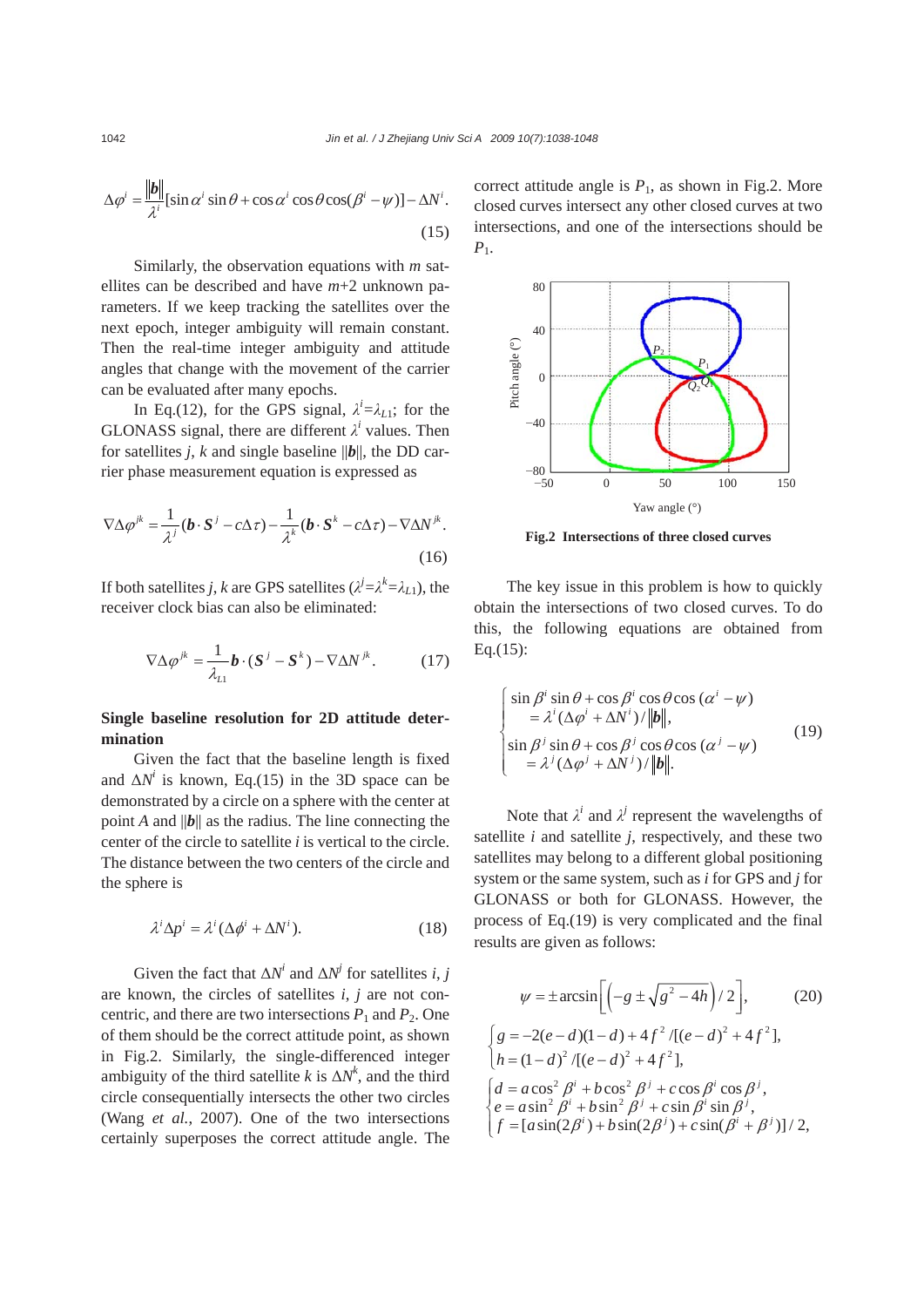$$
\begin{cases}\na = (\tan^2 \alpha^i)(1 - (S^j)^2)/(S^i - S^j)^2, \\
b = (\tan^2 \alpha^j)(1 - (S^i)^2)/(S^i - S^j)^2, \\
c = -(\tan \alpha^i)(\tan \alpha^j)(1 - S^i S^i)/(S^i - S^j)^2, \\
S^i = \lambda^i (\Delta \varphi^i + \Delta N^i)/(\|\boldsymbol{b}\| \sin \beta^i), \\
S^j = \lambda^j (\Delta \varphi^j + \Delta N^j)/(\|\boldsymbol{b}\| \sin \beta^j).\n\end{cases}
$$

If the yaw angle  $\psi$  is known, the pitch angle  $\theta$ can be obtained easily. According to the descriptions above, there will be eight solutions  $(\psi_k, \theta_k)$  ( $k=1, 2, \ldots$ ) 8), but two of them are reasonable. The other six solutions can be cancelled by verification in the equations or by equation constraints, such as excessively large pitch values. Assume that there are *l* pairs of preliminary solutions from *n* pairs of integer ambiguity candidates, in which only one solution is correct by verification via the AFM.

# **Double baseline for 3D attitude determination**

As mentioned above, it is easier to obtain the observation equations of double baselines:

$$
\begin{cases}\n\sin \beta^i \sin \theta_1 + \cos \beta^i \cos \theta_1 \cos(\alpha^i - \psi_1) \\
= \lambda^i (\Delta \phi_1^i + \Delta N_1^i) / ||\boldsymbol{b}_1||, \\
\sin \beta^j \sin \theta_1 + \cos \beta^j \cos \theta_1 \cos(\alpha^j - \psi_1) \\
= \lambda^j (\Delta \phi_1^j + \Delta N_1^j) / ||\boldsymbol{b}_1||, \\
\sin \beta^i \sin \theta_2 + \cos \beta^i \cos \theta_2 \cos(\alpha^i - \psi_2) \\
= \lambda^i (\Delta \phi_2^i + \Delta N_2^i) / ||\boldsymbol{b}_2||, \\
\sin \beta^j \sin \theta_2 + \cos \beta^j \cos \theta_2 \cos(\alpha^j - \psi_2) \\
= \lambda^j (\Delta \phi_2^i + \Delta N_2^i) / ||\boldsymbol{b}_2||.\n\end{cases}
$$
\n(21)

Here  $\mathbf{b}_1 = ||\mathbf{b}_1|| (\cos \theta_1 \sin \psi_1 \cos \theta_1 \cos \psi_1 \sin \theta_1)$  ( $\psi_1$ ,  $\theta_1$ ) are yaw and pitch angles, respectively),  $b_2 = ||b_2||$  $\cdot$ (cos $\theta_2$ sin $\psi_2$  cos $\theta_2$ cos $\psi_2$  sin $\theta_2$ ) ( $\psi_2$ ,  $\theta_2$  are yaw and pitch angles, respectively), and the two baselines are orthogonal. According to Eq.(20), the yaw and pitch angles of  $\mathbf{b}_1$  and  $\mathbf{b}_2$  can be resolved, respectively.

Due to  $b_1 \perp b_2$ , the constraint relationship between the two baselines can be expressed as

$$
\cos \theta_1 \cos \theta_2 (\cos \psi_1 \cos \psi_2 + \sin \psi_1 \sin \psi_2)
$$
  
+ 
$$
\sin \theta_1 \sin \theta_2 = 0.
$$
 (22)

A single-baseline can produce two resolutions and a double-baseline can produce four resolutions. According to the constraint condition equation, the correct resolution can be chosen directly. To obtain the 3D attitude parameters, the roll angle *γ* should be determined. According to geometric principle, *γ* is equal to  $\angle B_2OE$  shown in Fig.3. It can be also proved that *γ* can be described below:

$$
\cos \gamma = \cos \theta_2 \sin(\psi_2 - \psi_1). \tag{23}
$$

The 3D attitude parameters (yaw angle *ψ*, pitch angle *θ* and roll angle *γ*) of a vehicle can be calculated by the measured yaw and pitch angles of two baselines  $(\psi_1, \psi_2)$  and  $(\theta_1, \theta_2)$  (Wang, 2008):



**Fig.3 Relationship between (a) yaw angles and (b) pitch angles of double baseline** 

#### **Integer ambiguity resolution**

It is easier to solve attitude angles using Eq.(20) directly than to search for the maximum in the full 2D space. Note that a set of integer ambiguities of satellites *i* and *j* should be assumed previously. From *n* pairs of integer ambiguity candidates, there are *m*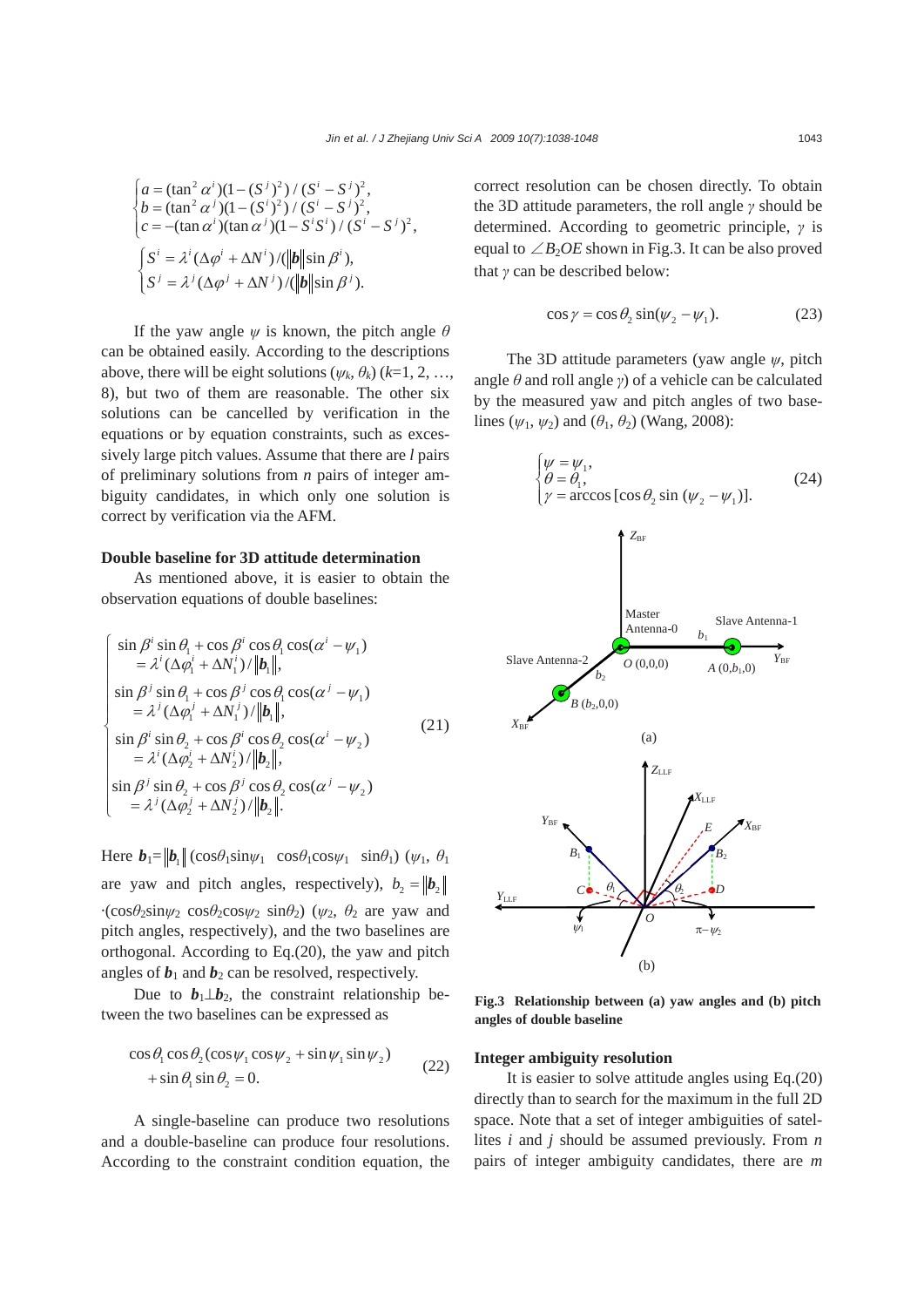pairs of preliminary solutions  $(\psi_1, \theta_1), (\psi_2, \theta_2), \ldots,$  $(\psi_m, \theta_m)$ . Then only one solution among them is correct, which can be passed via AFM (Counselman and Gourevitch, 1981; Caporali, 2001):

$$
F(\psi, \theta) = \frac{1}{m} \sum_{i=1}^{m} \cos(2\pi) \{\Delta \phi^{i} - \|\boldsymbol{b}\| [\sin \beta^{i} \sin \theta + \cos \beta^{i} \cos \theta \cos(\alpha^{i} - \psi)] / \lambda^{i}\},
$$
\n(25)

where *ψ*∈[0°, 360°], *θ*∈[−90°, 90°].

Supposing that an analytic solution *j* is determined for epoch  $k$ , in respect of the satellite  $i$ , the float ambiguity could be given as (Wang *et al.*, 2007)

$$
\Delta \hat{N}_{j}^{i} = \Delta \varphi_{k}^{i} - \|\boldsymbol{b}\| [\sin \alpha_{k}^{i} \sin \theta_{jk} + \cos \alpha_{k}^{i} \cos \theta_{jk} \cos (\beta_{k}^{i} - \psi_{jk})] / \lambda^{i}.
$$
\n(26)

By Eq.(25), the ambiguity function is

$$
F_k(\psi_j, \theta_j) = \frac{1}{M} \sum_{i=1}^{M} \cos(2\pi) \Delta \hat{N}_j^i, \qquad (27)
$$

where *M* is the satellite number.

Considering the measurement noise, a threshold *T* near 1 is necessary for filtering out the incorrect solution in Eq.(27), and the value is 0.8 experimentally in this study.

$$
F_k(\psi_j, \theta_j) > T. \tag{28}
$$

For *M* satellites tracked, the integer ambiguity vector is

$$
\Delta N_{j} = (\langle \Delta \hat{N}_{j}^{1} \rangle \quad \langle \Delta \hat{N}_{j}^{2} \rangle \quad \cdots \quad \langle \Delta \hat{N}_{j}^{M} \rangle)^{T}, \tag{29}
$$

where  $\langle \cdot \rangle$  denotes a rounding calculation.

For multi-epoch cases, it is necessary to weigh the data from different epochs. So an evaluation variable  $E_k(\Delta N)$  and a weighted factor  $\zeta$  are introduced to assess the effects of each epoch:

$$
\begin{cases} E_0(\Delta N_j) = 0, \\ E_k(\Delta N_j) = \zeta E_{k-1}(\Delta N_j) + F_k(\psi_j, \theta_j). \end{cases} (30)
$$

The factor *ζ* can weigh the influence of different

epochs on the integer ambiguity solution and the earlier the epoch appears, the smaller the power of  $\zeta$  is, so the epoch has less effect on the solution.

If only one solution satisfies Eq.(28) at epoch *k*, the integer ambiguity can be determined promptly; if more solutions exist, according to Eq.(31), the optimum result comes out until one of the solutions is evaluated as being much better than the others. At the same time, the integer ambiguity with  $E(\Delta N_{\text{optimal}})$  is considered as the correct solution and the ambiguity initialization is finished.

$$
\frac{E(\Delta N_{\text{optimal}})}{E(\Delta N_{\text{suboptimal}})} > \sigma.
$$
\n(31)

In this approach, the residual bias  $\Delta\tau$  should be pre-determined through the method in the subsection 'GLONASS receiver clock offset differencing'. But Δ*τ* may have undesirable accuracy and it can even be wrong. Here, in resolving the OTF ambiguity with seven observed satellites, Δ*τ* has been changed in one epoch manually. In four epochs, the maximum ambiguity function values and the corresponding Δ*τ* values (in unit of cycle) are sequentially (0.28, 0.992), (0.26, 0.993), (0.26, 0.993) and (0.29, 0.991). It is shown that the offset of Δ*τ* does not exceed 5 mm, and that the peak value of the ambiguity function is very close to 1 (Fig.4). While the  $\Delta\tau$  offset is increasing, the ambiguity function maximum is decreasing gradually and becomes obscure.



**Fig.4 Influences of clock bias on the ambiguity func-**

#### **Analytical attitude determination algorithm flow**

Based on the above analysis, a procedure for analytical attitude determination can be summarized as follows (Fig.5):

(1) Calculate the elevation and azimuth angles of GPS/GLONASS satellites.

(2) Choose two proper satellites, use the value of a single difference carrier phase (DCP) and resolve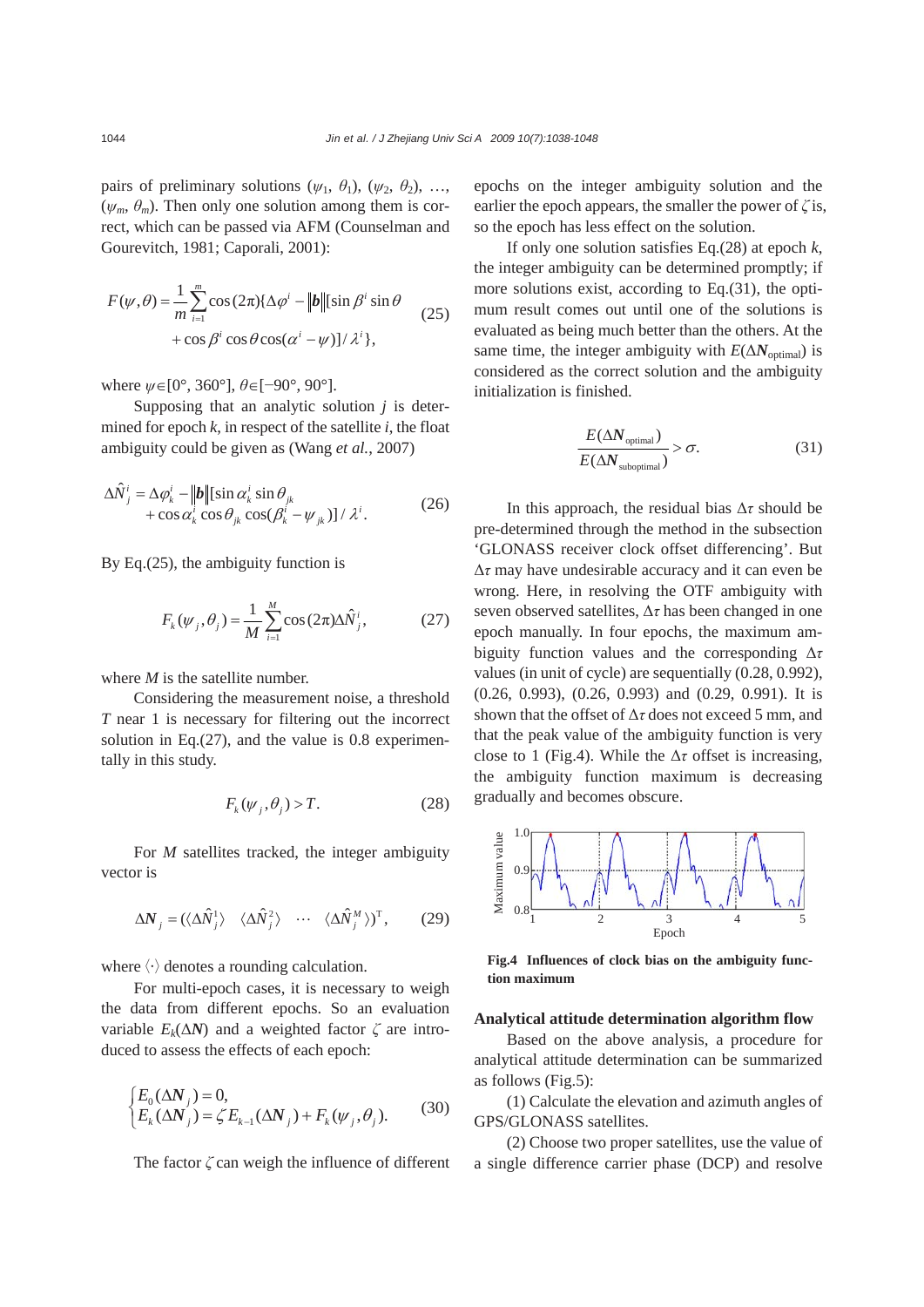the baseline attitude parameters according to Eq.(20).

(3) Verify the attitude parameters. For a 2D scenario, recalculate the attitude using the third satellite and then verify the results. For a 3D scenario, verify the attitude using the constraint relation between the two baseline vectors.

(4) Convert the two-baseline attitude values into 3D attitude parameters using Eq.(24).

(5) If cycle slips happen in this epoch, repair the cycle slips and redefine the integer ambiguity.



**Fig.5 Algorithm flow of attitude determination** 

## EXPERIMENT

A multi-antenna GPS/GLONASS attitude determination system with a set of low cost components was constructed. The hardware platform uses several parallel independent front ends and correlators. Besides the control function, the digital signal unit also offers the position, velocity, time and attitude (PVTA) function, including the self-survey function of attitude determination.

## **Static test**

Keeping the two antennas steady based on the high-precision rotary table with the baseline of 1 m, a number of static experiments have been implemented to validate the method proposed above over a long time (Fig.6). Since the geometric distribution of GPS satellites keeps changing, we are required to detect the new integer ambiguity continuously.





**Fig.6 Antenna configuration of static (a) and kinematic (b) test**

In Fig.7, the average attitude angles are 44.16° in yaw, and 0.49° in pitch. The yaw and the pitch angles always fluctuate around the average values. The results show the reliability of the attitude initialization method under various satellite distributions. Assuming that the measurement noise is at the level of 0.005 m, the measurement noise will introduce an error of *Er*≈0.005×57.3/||*b*||=0.29° (Li *et al.*, 2004). In terms of precision, the error of the attitude solution is listed in Table 1. The standard deviations of yaw and pitch angles are 0.17° and 0.29°, respectively. So it can be concluded that the proposed algorithm is as accurate as the traditional ones.



**Fig.7 Yaw angle (a) and pitch angle (b) in the static experiment**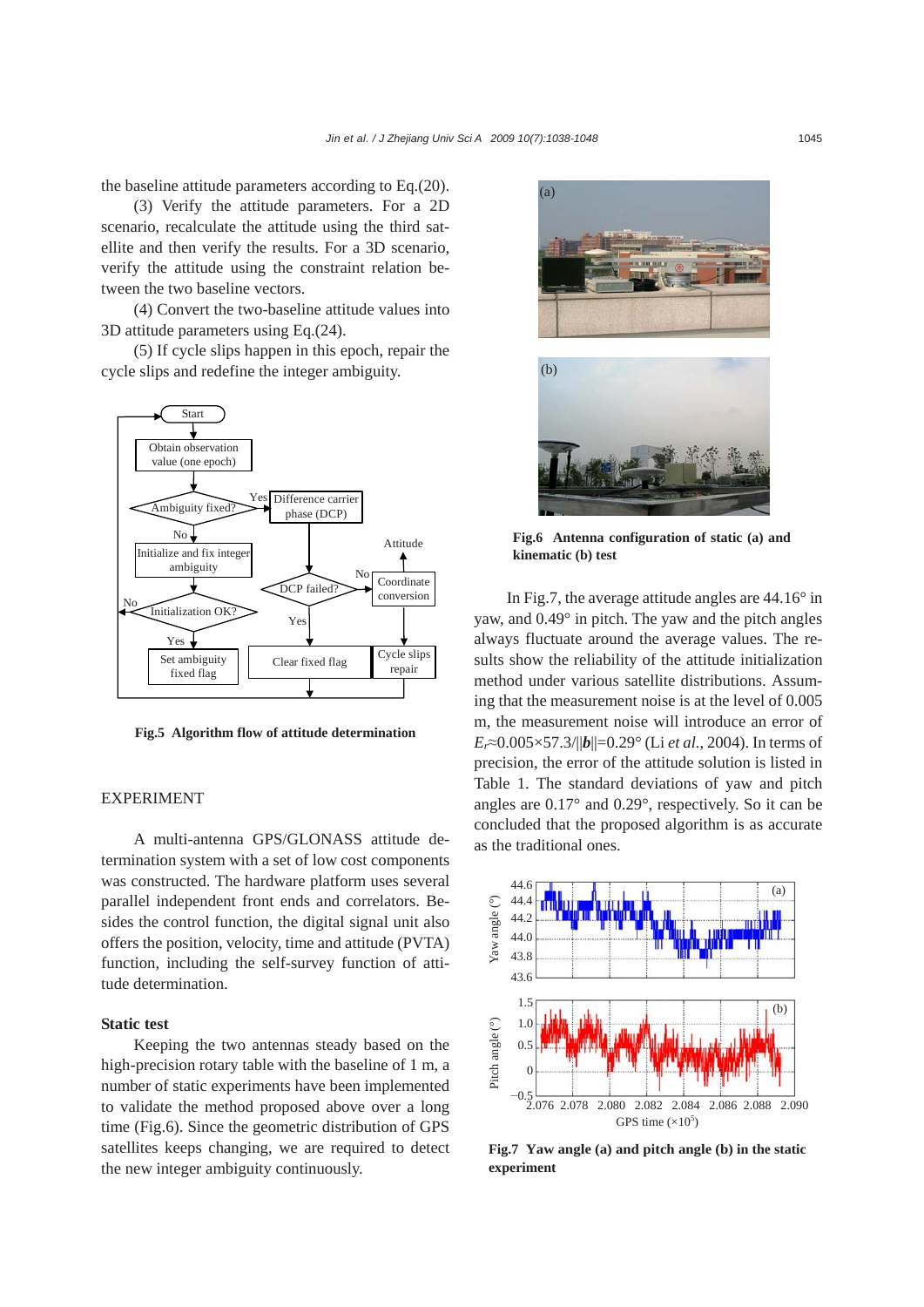| Error              | $\Delta \psi$ (°) | $\Delta\theta$ (°) |
|--------------------|-------------------|--------------------|
| Standard deviation | 0.17              | 0.29               |
| Minimum            | $-0.46$           | $-0.89$            |
| Maximum            | 0.44              | 0.81               |

**Table 1 Attitude solution error in the static experiment** 

## **Dynamic test**

In Fig.8, a vehicle was moving along a path on November 12, 2007 at Shanghai Jiao Tong University campus. And the direction of its motion (yaw angle) was recorded every 1 s. Two antennas with a baseline of 1 m were installed on the top of the vehicle.



**Fig.8 Motion path of the kinematic experiment** 

As shown in Fig.9, the recorded yaw is identical to the periodical motion of the vehicle. However, these records can only show the coherence between the measurement results, but fail to provide the absolute reference base. In our records, after losing satellite tracking, the maximal recovering time of attitude calculation is 30 s (Area A in Fig.9a). The integer searching time is about 10 ms while the traditional AFM approaches are within 80 ms. A comparison with the records of a high-precision inertial measurement unit (IMU) is also given for reference. Without the system error, the difference between the two systems is less than 0.18°. This indicates the high accuracy and reliability of the proposed algorithm.



**Fig.9 Results of the kinematic experiment. (a) Yaw angel; (b) Pitch angel**

# **Additional GLONASS satellite impact on attitude determination**

Generally speaking, the main advantage of using GLONASS satellite signals in addition to GPS signals is the increased number of available satellite signals. In the Shanghai area of China (about 31° N), the number of available visible GPS satellites is at least six, while an average of approximately 2~4 GLON-ASS satellites are in view. In addition, it is testified that the GLONASS augmentation helps to improve the accuracy of the combined system. Previously, when some obstructions or electronic jamming for GPS were inescapable, the final GPS signal could be lost, which means having to wait to re-initialize and then try to measure again (Lightsey and Madsen, 2003). Using the additional GLONASS signals could mean continuing to work in areas where it was previously not possible.

Although GPS and GLONASS are different GPSs, the accuracy of the two systems is on the same level and, furthermore, the SD method largely eliminates the system errors and bias. With regards to accuracy, the increased number of satellite signals is beneficial for the user. More satellites signals can help improve the accuracy of measured attitude. During the test period, the number of combined satellites did not fall below eight and in fact the availability of eight or more combined satellites was 98%. In Figs.10 and 11, the standard deviation of the yaw angle for SD measurement of six GPS satellites is  $0.1^{\circ}$  ( $1\sigma$ ), while with eight GPS+GLONASS satellites (GGs) the standard deviation reaches 0.08° (1σ). When GLON-ASS is used in addition to GPS, the system is generally more stable and can improve accuracy.



**Fig.10 Yaw angle comparison between six GPSs and eight GGs. (a) Six GPSs measurement; (b) Six GPSs and two GLONASS measurement**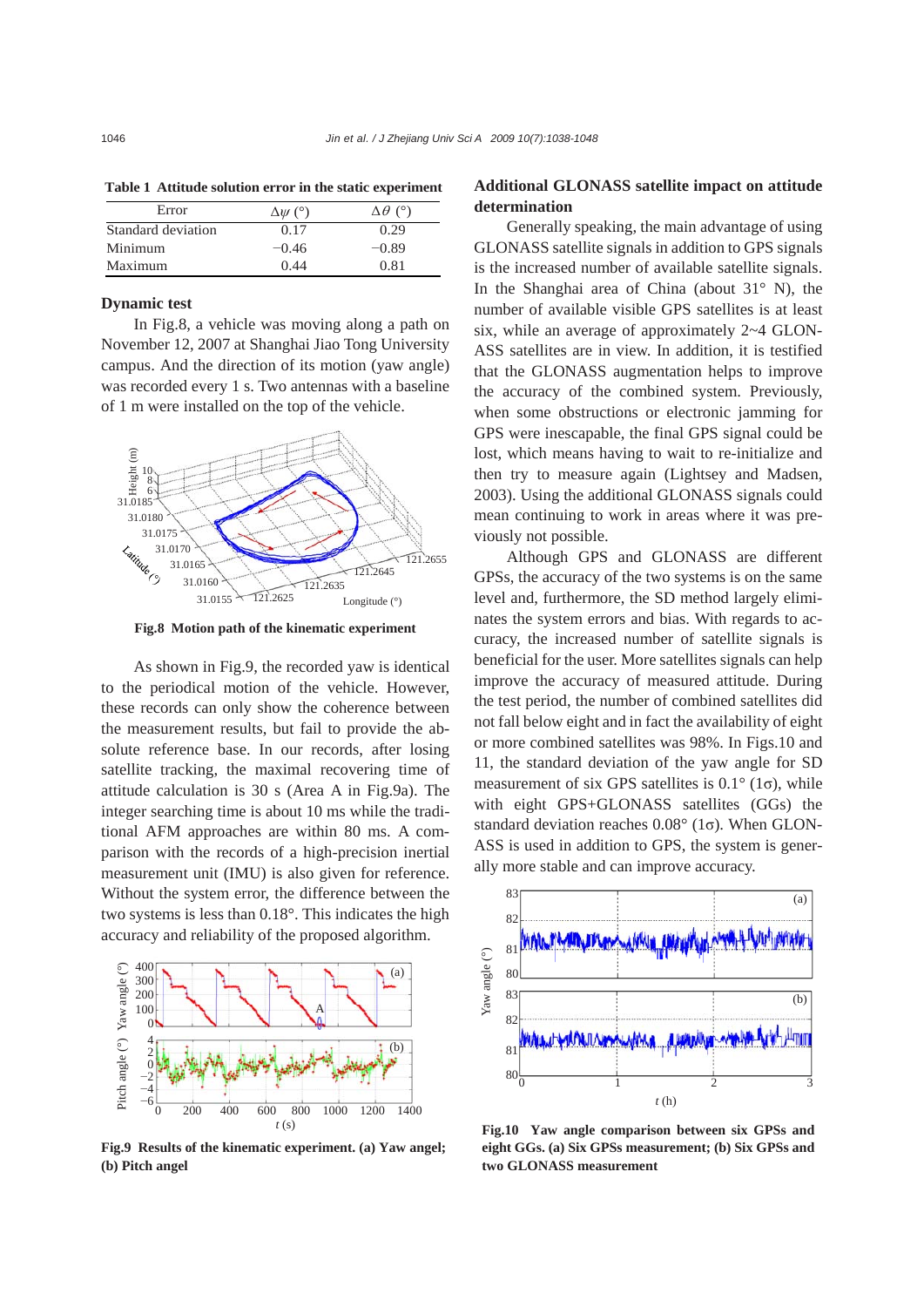

**Fig.11 Pitch angle comparison between six GPSs and eight GGs. (a) Six GPSs measurement; (b) Six GPSs and two GLONASS measurement** 

In further investigation, redundancy improves the speed and reliability of the ambiguity resolution process, which is the key to precise real-time attitude. The performance of the carrier phase integer ambiguity OTF resolution is improved. In the case of six GPS satellites, in only 30% of cases can we realize the initialization in one epoch. After adding two GLONASS satellites, in 80% of cases we can realize the initialization in one epoch (Wang, 2008). The addition of GLONASS satellites can also help to maintain attitude continuity. Even when a sufficient number of GPS satellites are available, redundancy provided by a combined constellation can reduce the time-to-fix ambiguities. Using GPS alone and GGs, incorrect ambiguity solutions were detected in the tests. The good reliability results can be attributed to the hybrid approach, which uses repeated and stable search strategies to reduce the probability of selecting an incorrect set of integer ambiguities.

## **CONCLUSION**

A combination approach of attitude analytical resolution and improved AFM for GPS/GLONASS 2D/3D attitude determination is presented. The proposed equations simplify the previous measurement equations under the conditions of a common reference clock for the receivers and the constraint of the spherical surface. The analytical solutions can be provided by an algebraic method or a direct computation method. As a result, the computation time for the candidate solutions is reduced greatly. This algorithm is only valid for SD carrier phase measurements

and the receiver clock bias was estimated previously.

A number of experiments demonstrate that this improved approach significantly outperforms the traditional ones in terms of the computation load. Compared with the traditional DD approach, the efficiency of the improved one is better than that of the traditional one on average, with equivalent performance in reliability and accuracy.

# ACKNOWLEDGEMENT

The authors would like to thank Dr. Yong-quan WANG for his good work and useful information provided.

## **References**

- Caporali, A., 2001. Basic direction sensing with GPS. *GPS World*, **12**(3):44-50.
- Chu, Q.P., van Woerkom, P.Th.L.M., 1997. GPS for low-cost attitude determination: a review of concepts, in-flight experiences, and current developments. *Acta Astron.*, **41**:421-433. [doi:10.1016/S0094-5765(98)00046-0]
- Counselman, C.C., Gourevitch, S.A., 1981. Miniature interferometer terminals for earth surveying: ambiguity and multipath with the global positioning system. *IEEE Trans. Geosci. Remote Sensing*, **GE**-**19**(4):244-252. [doi:10. 1109/TGRS.1981.350379]
- Hein, G.W., Rossbach, U., Eissfeller, B., 1997. Advances in GPS/GLONASS Combined Solutions. Proc. ION GPS, Kansas City, MO, p.1533-1542.
- Jang, J., Kee, C., 2006. Verification of a Real-time Attitude Determination Algorithm through Development of 48 Channel GPS Attitude Receiver Hardware. ION NTM, Monterey, CA, **1**:236-243.
- Juang, J.C., Huang, G.S., 1997. Development of GPS-based attitude determination algorithm. *IEEE Trans. Aerosp. Electr. Syst.*, **33**(3):968-976. [doi:10.1109/7.599320]
- Keong, J.H., 1999. Determining Heading and Pitch Using a Single Difference GPS/GLONASS Approach. MS Thesis, the University of Calgary, Calgary, Canada.
- Langley, R.B., 1997. GLONASS: review and update. *GPS World*, **8**(7):46-51.
- Leick, A., Li, J., Beser, Q., Mader, G., 1995. Processing GLONASS Carrier Phase Observations—Theory and First Experience. Proc. ION GPS, Palm Springs, CA, p.1041-1047.
- Li, Y., Nakajima, A., Murata, M., Isobe, T., 2001. Attitude Determination Using Two GPS Receivers for Antenna Control. Proc. 45th Space Science and Technology Conf*.*, Hamamatsu, Japan, p.1173-1178.
- Li, Y., Zhang, K., Roberts, C., Murata, M., 2004. On-the-fly GPS-based attitude determination using single- and double-differenced carrier phase measurements. *GPS*